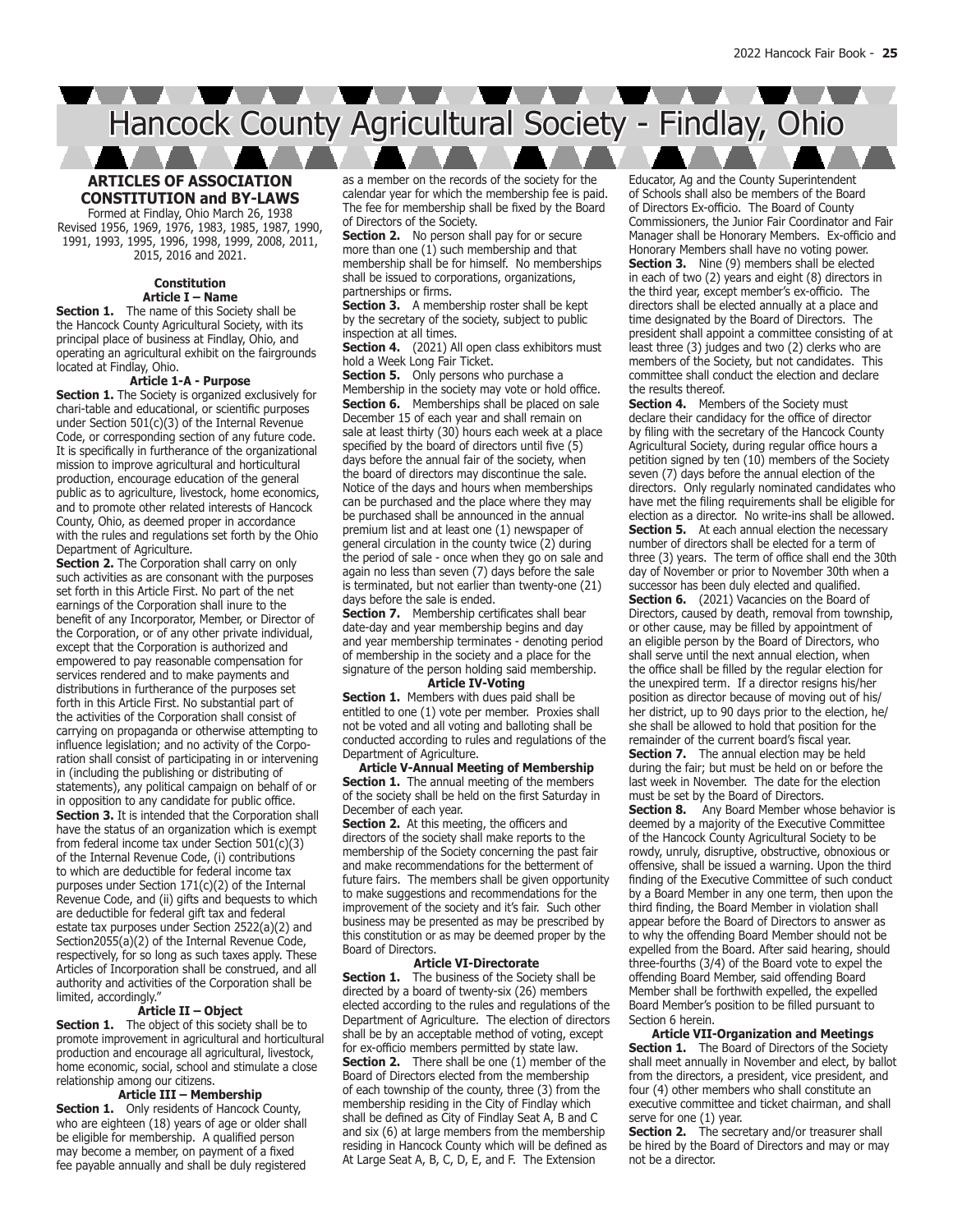**Section 3.** Before election of officers the newly elected directors shall qualify by taking the following oath (affirmation) before a competent authority (designated by law). "I do solemnly swear (or affirm) that I will support the constitution of the United States, the constitution of Ohio, laws of Ohio and rules and regulations of the Department of Agriculture of Ohio, pertaining to Agricultural Societies and to the best of my ability perform the duties of director of the Hancock County Agricultural Society, so help me God."

**Article VIII-Duties of Officers Section 1.** The president shall preside at all meetings of the membership of the Board of Directors. He shall exercise, subject to the control of the Directors, a general supervision over all affairs of the society and shall perform generally all duties incident to the office and such other duties as may be assigned to him by the Board of Directors from time to time.<br>Section 2.

**Section 2.** Vice President: The Vice President shall perform all duties of the President in his absence or during his inability to act and shall have such order and further other powers and shall perform such other and further duties as may be assigned to him by the Board of Directors. **Section 3.** Secretary: The Secretary shall keep the minutes of all proceedings of the Board of Directors and make a proper record of the same which shall be attested by him. He shall keep such books as may be required by the Board of Directors, shall keep a roll of the members of the Society and shall conduct the correspondence of the Society. He shall keep a record of all monies coming into and from what source. He shall likewise keep an itemized account of all monies paid out and for what purpose and generally perform such other duties as may be required by the Board of Directors or as prescribed by the Ohio Department of Agriculture.

**Section 4.** Treasurer: The treasurer shall:<br>1. Assume custody and responsibility of Assume custody and responsibility of all funds and/or Securities of the Society.<br>2. Be responsible for all deposits a

Be responsible for all deposits and withdrawals of monies into and out of a banking or investment firm designated by the Board of

Directors.<br>3. Be Be responsible for investing all monies pursuant to the Investment Policy as adopted by the Board of Directors.<br>4. Be responsible f

Be responsible for maintaining an accurate and legible accounting system and associated record.<br>5.

Be responsible to receive all money coming into the Society, legible account system and associated records.

6. Be responsible for a receipting system to show the source of revenue.<br>7. Be responsible for ma

Be responsible for maintaining a record of all pay orders.<br>8. Be n

Be responsible for disbursements of all monies by check, cash, money orders, etc.<br>9. Be responsible for preparing month

Be responsible for preparing monthly and an annual report of any monies received and/or disbursed during each respective reporting period.<br>10. Be responsible for the computations of the Be responsible for the computations of the payroll and maintain the payroll records.<br>11. Be responsible for submitting all f Be responsible for submitting all Federal,

State & Local tax reporting requirements.<br>12. Maintain a file of financial records Maintain a file of financial records as may be required by Federal, State and Local law.<br>13. Be responsible for preparing the p

Be responsible for preparing the portion of the Ohio Department of Agriculture's report which requires financial information.<br>14. Supervise all cashiers.

Supervise all cashiers, ticket sellers and other personnel working for the Treasurer.<br>15. Serve as a Committee member on t Serve as a Committee member on the Budget and Finance Committee.

16. Coordinate as needed with the Secretary, Fair Manager & Directors any money receipts/ disbursements required in their respective area of responsibility.

**Section 5.** The ticket chairman and/or assistant shall be a member of the Board of Directors. A complete job description shall be on file at the Fair Office.

Section 6. The executive committee shall perform such duties and have such powers as may be delegated to it by the Board of Directors. **Section 7.** The Board of Directors shall have charge of the management of the affairs of the Society. A majority of the Board of Directors shall constitute a quorum for the transaction of business. **Section 8.** It shall be the duty of the Board of Directors to provide ways and means of financing the operation of the Agricultural Society, make and provide for necessary contracts for services, concessions, admissions, space, stalls, and all other service: provide for payment of necessary expenses: and exercise control over all matters of receipt and expense, through sufficient auditing and record service: except, it shall be compulsory upon the board to pro-rate awards and premiums at the end of each exhibit, in such manner that no deficit caused by payment of awards and premiums, shall be extended into the following year of operation and year shall be closed with all outstanding bills paid and receipted for. The Board of Directors may incur debts only as provided for under the laws of Ohio and rules and regulations of the State Department of Agriculture and only for leases of real estate and permanent improvements.

**Article IX-Time of Annual Exhibit Section 1.** The annual exhibition of the Society shall be held at such time as deemed advisable by the Board of Directors, subject to the approval of the Ohio Director of Agriculture.

**Article X-Rules and Regulations** Section 1. The Board of Directors of this Society may make and enforce such rules, as they deem necessary. All rules shall be consistent with the constitution and by-laws of this society, the laws of Ohio and such rules and regulations of the Department of Agriculture as they relate to county agricultural societies.

**Article XI-Amendments Section 1.** Amendments or alterations of the constitution may be made only at the annual meeting of the members and a majority vote of the members present shall be necessary to adopt. **Section 2.** Amendments to the constitution or by-laws may be proposed by: a majority of the Board of Directors at a scheduled meeting, voting in favor of placing an amendment on the ballot, or filing a petition with the secretary of the Society at least fourteen (14) days prior to the annual meeting of the members. Said petition must set forth the proposed amendment and be signed by not less than twenty-five (25) members. If an amendment is proposed, it shall receive a majority of the membership voting for adoption and then it shall become a part of the constitution, or by laws. **Section 3.** Shall publish each such amendment in at least one (1) newspaper of general circulation in the county, not less than three (3) and not more than ten (10) days before the annual meeting at which it will be voted upon.

### **By Laws**

Revised 1956 , 1969, 1976, 1983, 1985, 1987, 1990, 1991, 1993, 1995, 1996, 1998

## **Article I-Quorum**

**Section 1.** A majority of the members of Board of Directors shall constitute a quorum for the transaction of business of the Society. **Article II-Meetings**

**Section 1.** The day and time of the regular

monthly meetings of the Board of Directors shall be established at the reorganization meeting of each new year. All regular meetings of the Board of Directors throughout the year shall start at 7:30 p.m. at the office of the secretary located on the existing fairgrounds or at a place designated by the Board of Directors.

**Section 2.** The president may call regular or special meetings of the membership, or Board of Directors, at any time deemed necessary. Ten (10) members of the Society may ask for a special meeting in writing, and the secretary shall call it. A regular or special meeting of the Board of Directors may be called by the secretary upon request by not less than three (3) members of the Board of Directors.

**Section 3.** Notice of special meetings of the Board of Directors can be delivered personally to each director, by phone, or sent to each director by mail. The notice need not specify the purposes of the meeting.

**Section 4.** If any member of the Board of Directors misses three (3) consecutive regular meetings, the board may declare his position vacant and name a successor to serve until the next annual election when a director shall be elected for the unexpired term.

#### **Article III-Order of Business**

**Section 1.** The order of business shall be:

- Roll Call<br>• Report of
- Report of Officers
- Hearing of all guests
- Unfinished business
- Reading and approval or adoption of minutes
- **New Business**
- **Bills and Accounts**
- **Appointments**
- Report of Committees
- Adjournment

**Section 2.** The order of business may be temporarily suspended at any meeting upon a majority vote of a quorum present.

#### **Article IV-Committees**

**Section 1.** The president shall appoint those committees from the membership as is deemed necessary to carry out the operation of the fair and the supervision and maintenance of the fairgrounds. These committees are subject to approval by the Board of Directors.

**Section 2.** The budget and finance committee shall be elected by the Board of Directors and shall consist of four (4) members of the Board of Directors and the treasurer. They shall prepare a budget annually for the Board of Directors and all expenditures not included in the budget shall be reviewed by the committee and a recommendation from them will be necessary before the expenditure may be made by the Board of Directors.

# **Article V-Superintendent**

**Section 1.** The president shall appoint all superintendents of the various departments of the annual exhibition subject to the approval of a majority of the Board of Directors. These shall be as many in number as deemed necessary, and may vary from year-to-year.

## **Article VI-Rules**

**Section 1.** All persons are subject to all the rules and regulations of the Board of Directors, and rules may be changed from year-to-year. The Board of Directors shall have the right to settle all matters in dispute, interpret all published rules, and make new rules at any time if necessary to safeguard the interest of exhibitor or public.

# **Article VII-Compensation**

**Section 1.** Directors shall receive such compensation as the Board of Directors may determine, not to exceed the limit established in the rules and regulations of the Department of